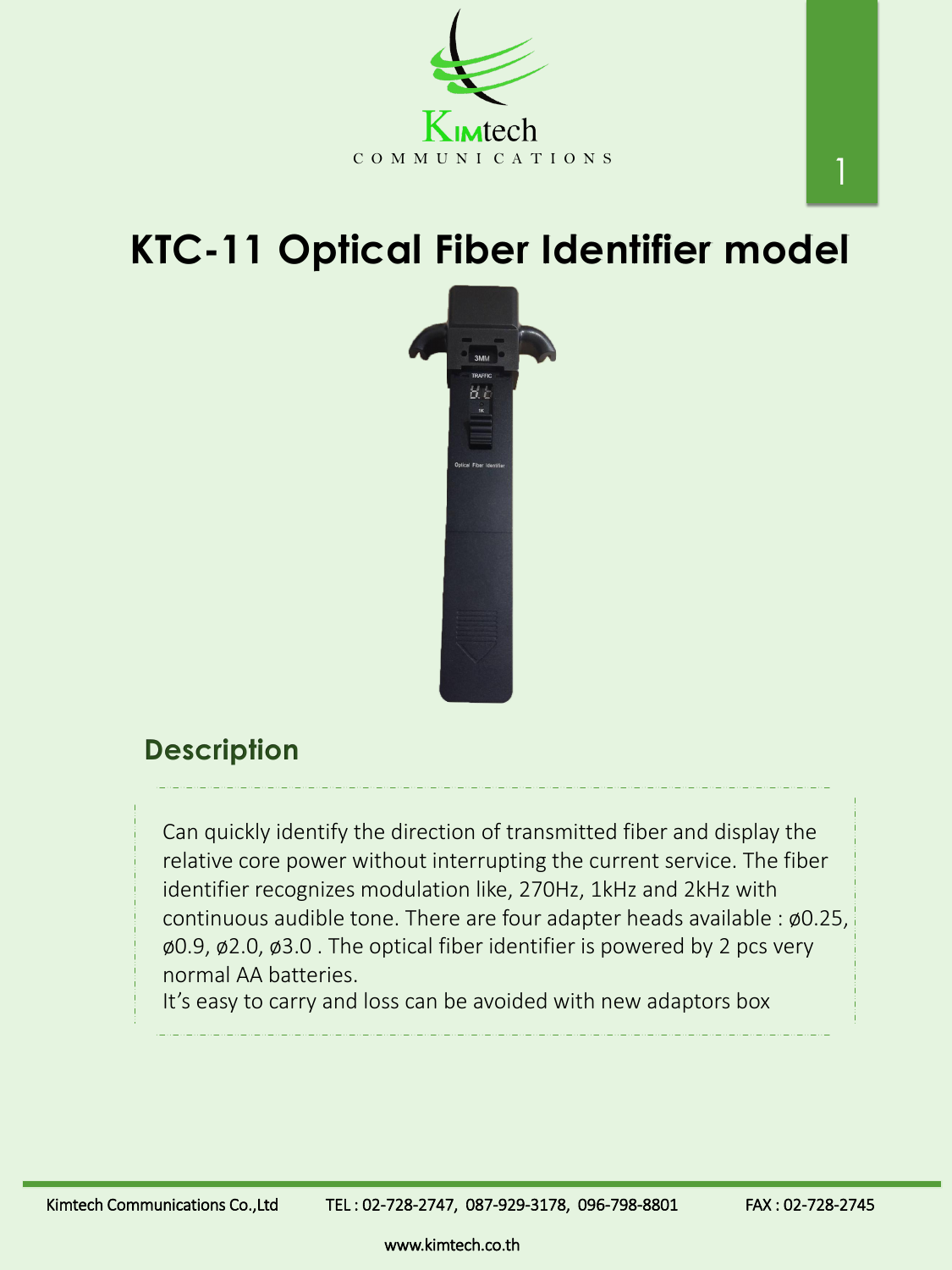www.kimtech.co.th

Kimtech

## **Specification**

| Model                                                    | <b>KTC-11</b>                                             |                                                       |
|----------------------------------------------------------|-----------------------------------------------------------|-------------------------------------------------------|
| <b>Identified Signal Type</b>                            | CW, $270$ Hz $\pm$ 5%, $1$ kHz $\pm$ 5%, $2$ kHz $\pm$ 5% |                                                       |
| Detector Type                                            | $\emptyset$ 1mm InGaAs 2pcs                               |                                                       |
| <b>Adaptor Type</b>                                      | $\emptyset$ 0.25 (Applicable for bare fiber)              |                                                       |
|                                                          | $\emptyset$ 0.9 (Applicable for $\emptyset$ 0.9 Cable)    |                                                       |
|                                                          | $\emptyset$ 2.0 (Applicable for $\emptyset$ 2.0 Cable)    |                                                       |
|                                                          | $\emptyset$ 3.0 (Applicable for $\emptyset$ 3.0 Cable)    |                                                       |
| <b>Signal Direction</b>                                  | Left & Right LED                                          |                                                       |
| Signe Direction Test Range<br>(dBm, CW/0.9mm bare fiber) | $-45$ $\sim$ 10 (1310nm)                                  |                                                       |
|                                                          | $-48 \approx 10 (1550nm)$                                 |                                                       |
| Signal Power Test Range<br>(dBm, CW/0.9mm bare fiber)    | $-50 \approx \pm 10$                                      |                                                       |
| Signal Frequency Display (Hz)                            | 270, 1k, 2k                                               |                                                       |
| <b>Frequency Test Range</b><br>(dBm, Average Value)      | $\emptyset$ 0.9, $\emptyset$ 2.0, $\emptyset$ 3.0         | $-30$ $\sim$ 0 (270Hz, 1kHz)<br>$-25$ $\sim$ 0 (2kHz) |
|                                                          | $\phi$ 0.25                                               | $-25$ $\sim$ 0 (1kHz, 2kHz)<br>$-20$ $\sim$ 0 (2kHz)  |
| Insertion Loss (dB, Typical Value)                       | 0.8(1310nm)                                               |                                                       |
|                                                          | 2.5(1550nm)                                               |                                                       |
| Alkaline Battery (V)                                     | 2 pcs AA batteries                                        |                                                       |
| Operating Temperature ( °C)                              | $-0 \approx \pm 50$                                       |                                                       |
| Storage Temperature ( °C)                                | $-10 \sim \pm 70$                                         |                                                       |
| Dimension (mm)                                           | 196x30.5x27                                               |                                                       |
| Weight (g)                                               | 195                                                       |                                                       |

Kimtech Communications Co.,Ltd TEL: 02-728-2747, 087-929-3178, 096-798-8801 FAX: 02-728-2745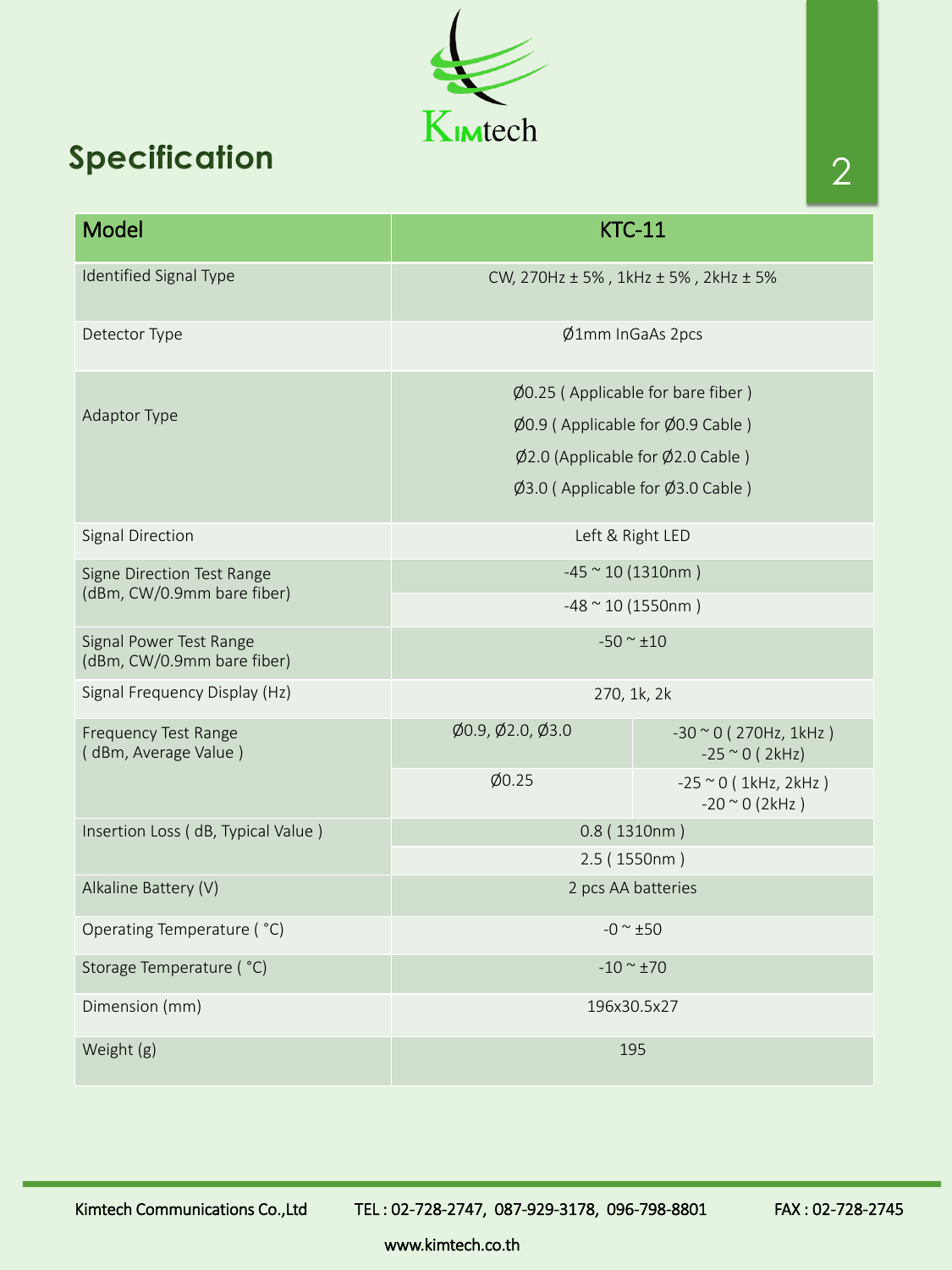- Optical Fiber Identifier………………….1
- User Manual…………………………………1
- Adapter Heads……………………………..4
- Batteries……………………………………….2
- Portable Bag……………………………..….1
- Storage for Adapters…………………….1
- Sunshade ……………….……………………1

(When test 2.0mm or 3.0mm cable should use this Sunshade)



## **Standard Accessories**

## **Function Description**

- 1. Clamp = clamp and hold the fiber in a suitable location.
- 2. Clamp pushing button
	- Press the button up and press downward to fix the adapter head
	- Press the button again to loosen the adapter head
- 3. LED indicator = The LED indicator to show the signal direction, modulation and battery level



Kimtech Communications Co.,Ltd TEL: 02-728-2747, 087-929-3178, 096-798-8801 FAX: 02-728-2745

www.kimtech.co.th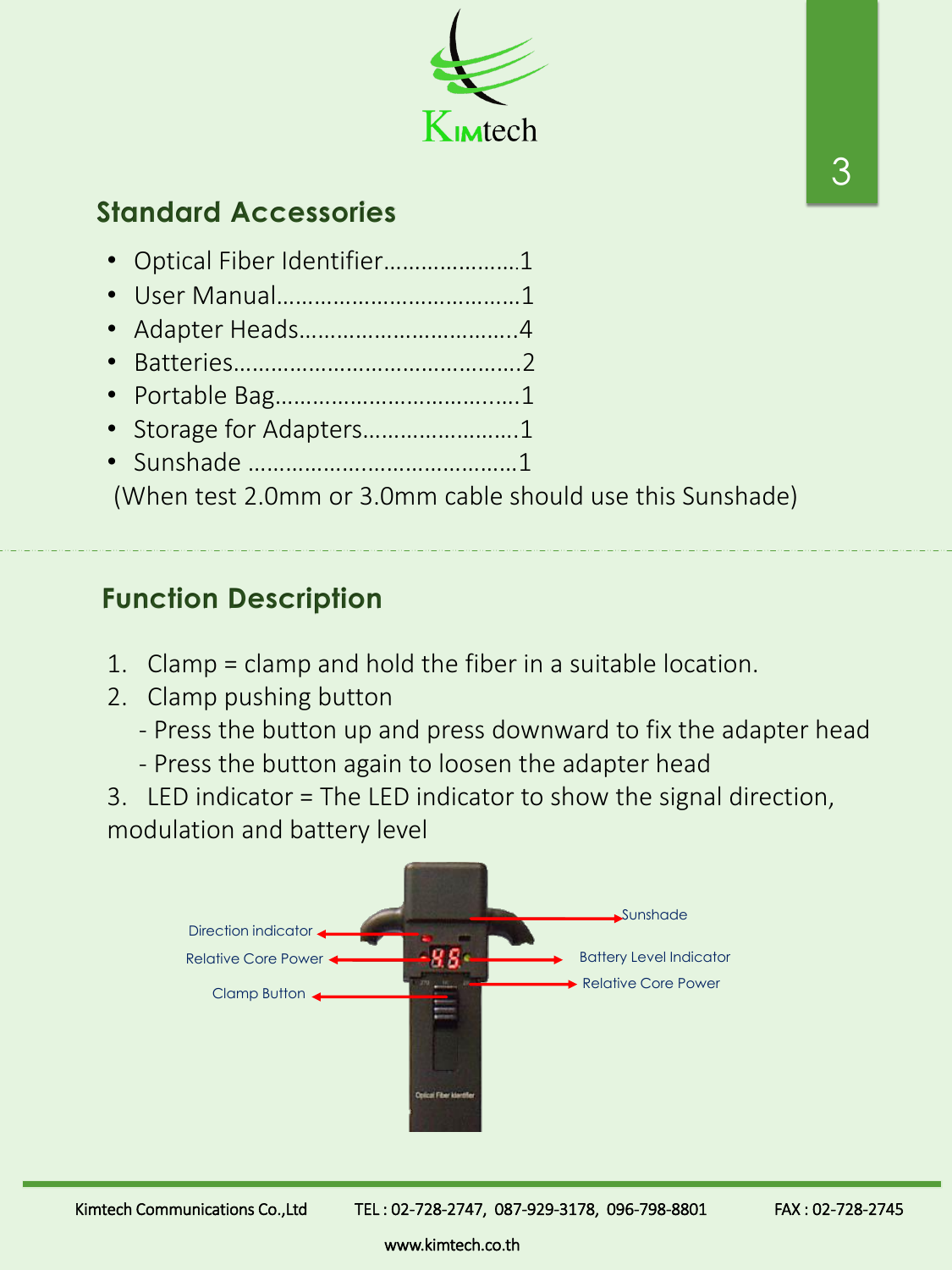4

## **Use instructions**

#### 1. Selecting Adapter

- Select the appropriate adapter head according to the different types of fiber. When no need other adapters, you can put them into the storage for the adapters.

- Insert the fiber to the adapter head when using the ø20. and ø3.0 connecters

- Please insert the fiber into the adapter head and then push the "clamp pushing button" up to clamp the fiber and test it. When testing the fiber, the clamp can be locked.

- Please push forward slightly to loosen the adapter head
- 3. On / Off
	- Push up the "clamp pushing button" to turn on the unit
	- Loosen the "clamp pushing button" to turn off the unit

**3MM** 

900

Kimtech Communications Co.,Ltd TEL: 02-728-2747, 087-929-3178, 096-798-8801 FAX: 02-728-2745

 $46$ 

- Insert the fiber to the groove on the clamp when using the ø900 and ø250 connecters

Adapter head groove





**Detector** 

#### 2. Clamp and Loosen

www.kimtech.co.th